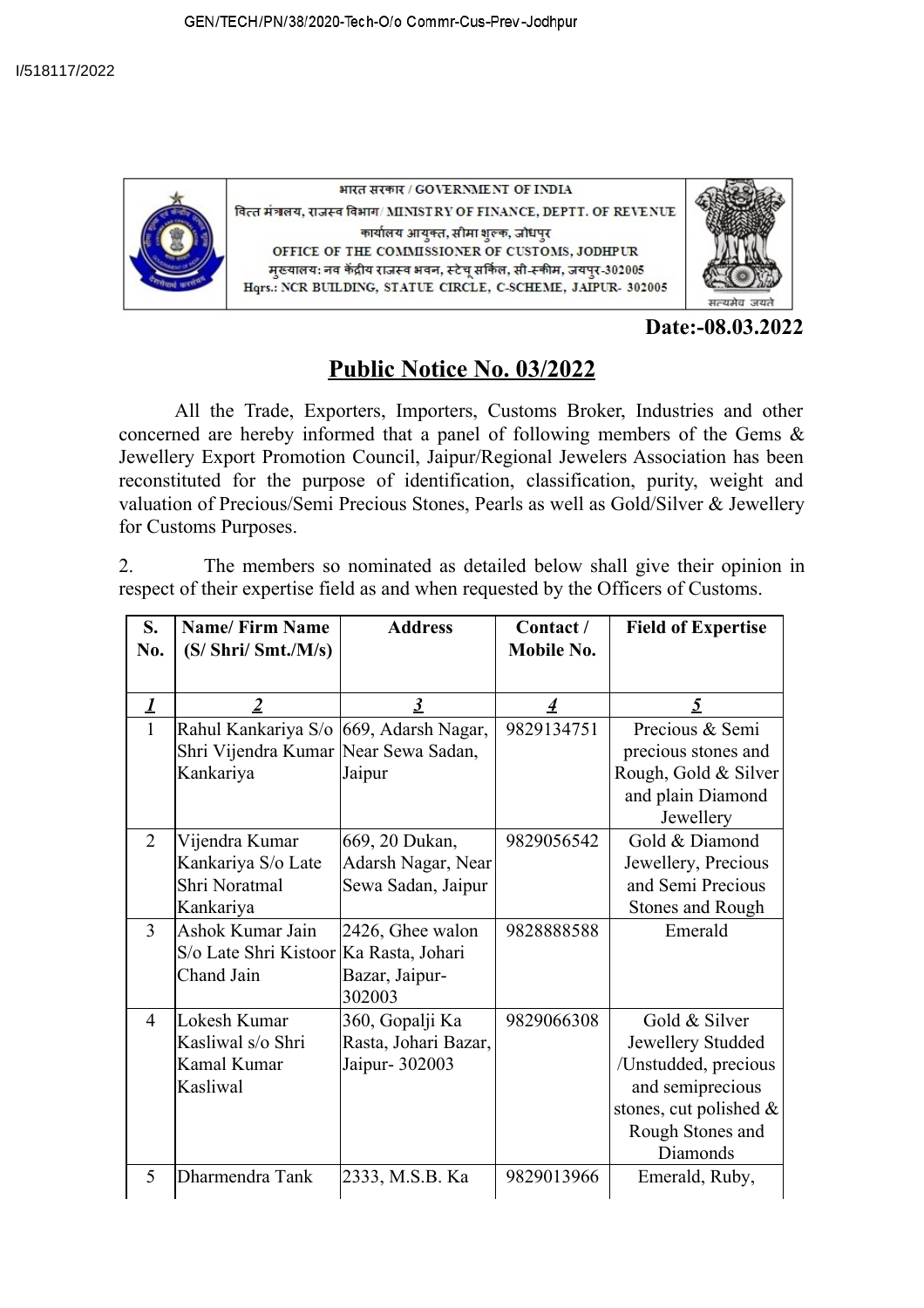|                | S/o Late Shri Duli<br><b>Chand Tank</b>                                          | Rasta, Johari Bazar,<br>Jaipur-302003                              |                           | Sapphire and other cut<br>& Polished stones &<br>Rough                                  |
|----------------|----------------------------------------------------------------------------------|--------------------------------------------------------------------|---------------------------|-----------------------------------------------------------------------------------------|
| 6              | Madan Lal Vijay S/o B-336-337, Janta<br>Late Shri Nathu Lal<br>Vijay             | Colony, Jaipur-<br>302004                                          | 9828022511                | Coral                                                                                   |
| $\overline{7}$ | Krishna Behari<br>Goyal S/o Shri<br>Dwarka Prasad<br>Goyal                       | 61-B, Sardar Patel<br>Marg, C-Scheme,<br>Jaipur-302001             | 9829013252                | Diamonds and<br>Diamond Color<br><b>Stones and Studded</b><br>Jewellery                 |
| 8              | Rajesh Daga S/o Late 111, Royal Ensign<br>Shri Shanti Lal Daga Prathvi Raj Road, | C-Scheme, Jaipur-<br>302001                                        | 9928005201                | Emerald                                                                                 |
| 9              | Narayan Lal Agarwal E-8, Krishnam<br>S/o Late Shri<br>Purshottam Das<br>Agarwal  | Gokhale Marg, C-<br>Scheme, Jaipur                                 | 9414072431                | Coral                                                                                   |
| 10             | Kamal Kumar<br>Kothari S/o Shri<br><b>Bhanwar Singh</b><br>Kothari               | 101/5, J.L.N. Marg,<br><b>Near Police</b><br>Memorial, Jaipur      | 9829057339                | Precious Stones                                                                         |
| 11             | Suresh Kumar<br>Agarwal S/o Late<br>Shri Bansi Dhar<br>Agrawal                   | 1057, Bansal<br>House, Pano Ka<br>Dariba, Subhash<br>Chowk, Jaipur | 9414071372,<br>8209831955 | Precious and Semi<br>precious Stones                                                    |
| 12             | Kailash Jain (Mittal)<br>S/o Shri Rampal Jain Colony, Adarsh                     | A-10, Saket<br>Nagar, Jaipur-<br>302004                            | 9829059180                | Diamonds, Gold and<br>Silver Jewellery and<br>Other precious and<br>Semi precious Stone |
| 13             | Nawal Kishore<br>Agrawal S/o Late<br>Shri Ghanshyamdas                           | K-16, Durga Das<br>Path, Malviya<br>Marg, C-Scheme,<br>Jaipur-03   | 9829055589                | Studded & Plane Gold<br>Jewellery                                                       |
| 14             | Vijay Kedia S/o Shri<br>Moti Chand Kedia                                         | C-52 B, Sarojini<br>Marg, C-Scheme,<br>Jaipur-302001               | 9829013201                | Precious & Semi<br>Precious Stones                                                      |
| 15             | Ram Babu Gupta S/o   12-13, Patel<br>Late Shri Ratan Lal<br>Agarwal              | Colony, Laxmi-<br>Path, Sardar Patel<br>Marg, Jaipur-<br>302001    | 9829062226                | Silver Jewellery                                                                        |
| 16             | Sachin Kumar Gupta Sri Govind', C-13-<br>S/o Shri Badri<br>Narayanan Gupta       | 14, Moti Marg,<br>Bapu Nagar, Jaipur-<br>302015                    | 9829133500                | Cut & Polished Stones<br>& Rough Synthetic<br>Stones & Cubic<br>Zirconia                |
| 17             | Rajkumar Goyal S/o<br>Shri Ramavtar Goyal Colony, Tonk road,                     | 72, Vasundhra                                                      | 9314506284                | Synthetic Stones &<br>Cubic Zirconia                                                    |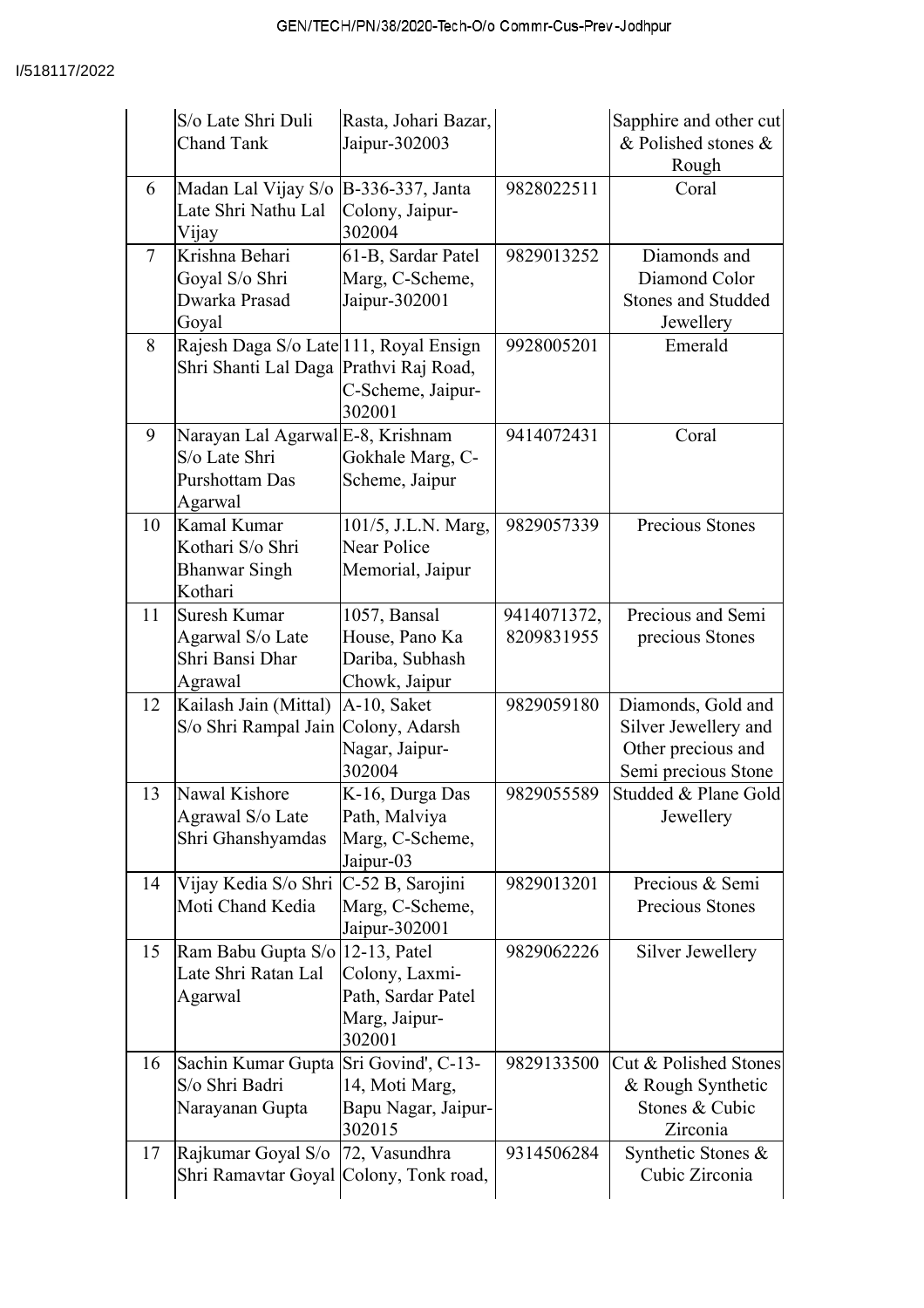| 18 | Mohammed Usman                                           | <del>Jaipur-18</del><br>1829, Guman Mal | 9928037786, | Ruby, Diamond,                     |
|----|----------------------------------------------------------|-----------------------------------------|-------------|------------------------------------|
|    | S/o Shri Mohammed                                        | Kala Ki Gali, Radio                     | 8209862575  | Emerald, Coral, Gold               |
|    | Ayub                                                     | Market, Nehru                           |             | & Silver Jewellery and             |
|    |                                                          | Bazar, Jaipur                           |             | Precious & Semi                    |
|    |                                                          |                                         |             | Precious Stones                    |
| 19 | Preeti Jhalani D/o                                       | E-56, Jhalani                           | 9772985743  | Gemstones                          |
|    | Shri Babu Lal Gupta                                      | Niwas, Ambabari,                        |             |                                    |
|    |                                                          | Jaipur                                  |             |                                    |
| 20 | Shanker Jhalani S/o                                      | E-56, Jhalani                           | 9166548288  | Emerald, Ruby, Gold                |
|    | Shri Govind Jhalani                                      | Niwas, Ambabari,                        |             | & Silver and other                 |
|    |                                                          | Jaipur                                  |             | precious and semi                  |
| 21 |                                                          |                                         | 9001003330  | precious stones                    |
|    | Vipul Soni S/o Shri<br>R. S. Saini                       | R-7, Raghu Vihar,<br>Lalkothi, Jaipur   |             | Ruby, Diamonds,<br>Emerald, Gold & |
|    |                                                          |                                         |             | Silver Jewellery and               |
|    |                                                          |                                         |             | all other precious $\&$            |
|    |                                                          |                                         |             | Semi precious stones               |
| 22 | Krishna Kumar                                            | 1274, Khowalon Ka                       | 9829064598  | Gems & Jewellery                   |
|    | Agarwal S/o Late                                         | Chowk, Gopalji Ka                       |             |                                    |
|    | Shri Lalita Prasad                                       | Rasta, Johari Bazar,                    |             |                                    |
|    |                                                          | Jaipur                                  |             |                                    |
| 23 | Ashok Maheshwari                                         | 4356, Nathmal Ji                        | 9929447497  | Emerald                            |
|    | S/o Shri Jagdish                                         | Ka Chowk, K.G. B.                       |             |                                    |
|    | Prasad Bagla                                             | Ka Rasta, Johari                        |             |                                    |
|    |                                                          | Bazar, Jaipur-<br>302003                |             |                                    |
| 24 | Rajesh Kumar                                             | B-14, Janta Colony,                     | 9829014776  | Precious and Semi                  |
|    | Dhamani S/o Shri                                         | Jaipur-302004                           |             | precious Stones                    |
|    | Hari Ballabh                                             |                                         |             |                                    |
|    | Dhamani                                                  |                                         |             |                                    |
| 25 | <b>Chetany Prakash</b>                                   | H. No. 67, Rajhans                      |             | 9829344766 Ruby Silver Jewellery   |
|    | Temani S/o Shri                                          | Colony, Scheme 3,                       |             | and Other precious                 |
|    | Rajesh Chand                                             | Radha Marg,                             |             | and Semi precious                  |
|    | Temani                                                   | Brahmpuri, Jaipur-                      |             | <b>Stones</b>                      |
|    |                                                          | 302002                                  |             |                                    |
| 26 | Shri Vallabh Mayach 13-14, Yamuna<br>S/o Shri Ramjiwanji | Path, Patel Nagar,                      | 9928013850  | Ruby, Pearl,<br>Diamond, Emerald   |
|    |                                                          | 22 Godown, Jaipur                       |             | Coral, Precious/ Semi              |
|    |                                                          |                                         |             | precious Cut & Rough               |
|    |                                                          |                                         |             | Stones,                            |
|    |                                                          |                                         |             | Studded/unstudded                  |
|    |                                                          |                                         |             | gold and silver                    |
|    |                                                          |                                         |             | jewellery                          |
| 27 | Prerak Johari S/o                                        | 63, Girnar Colony,                      | 9829046360  | Ruby, Pearl,                       |
|    | Shri Vallabh Mayach Vaishali Nagar,                      |                                         |             | Diamond, Emerald                   |
|    |                                                          | Jaipur                                  |             | Coral, Gold & Silver               |
|    |                                                          |                                         |             | jewellery and Other                |
|    |                                                          |                                         |             | Precious/Semi                      |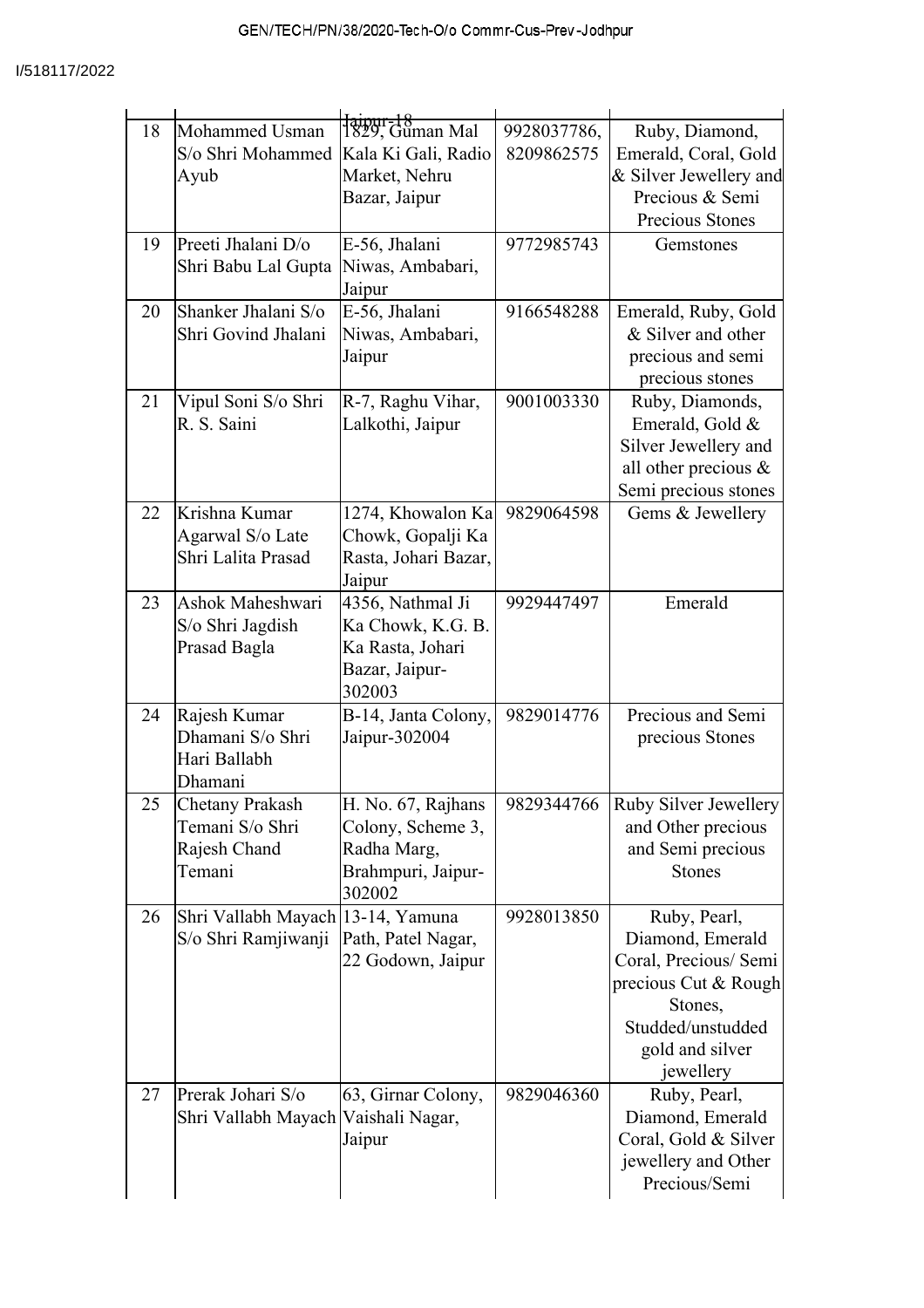|    |                                                           |                                                                       |            | precious Cut & Rough<br><b>Stones</b>                                                                                                     |
|----|-----------------------------------------------------------|-----------------------------------------------------------------------|------------|-------------------------------------------------------------------------------------------------------------------------------------------|
| 28 | Manish Johari S/o<br>Shri Vallabh Mayach 22 Godam, Jaipur | 13, 14, Patel Nagar-                                                  | 9829058600 | Ruby, Pearl,<br>Diamond, Emerald<br>Coral, Gold & Silver<br>jewellery and Other<br>Precious/Semi<br>precious Cut & Rough<br><b>Stones</b> |
| 29 | Sunil Kothari S/o<br>Late Shri Paras Mal<br>Kothari       | 503, Apple Palms,<br>B-198, University<br>Marg, Bapu Nagar,<br>Jaipur | 9829307733 | Diamonds, Rough<br>Diamonds, Gold<br>Jewellery & Corals<br>Rough                                                                          |

3. This panel shall remain operative till further orders.

4. Application of Mr. Kanhaiya Parashar S/o Lt. Shri Bajrang Lal is under consideration and is pending till further orders.

5. All members of the panel are required to attend the office to render their service for the purpose of identification, classification, purity, weight and valuation of Precious/Semi Precious Stones, Pearls as well as Gold/Silver & Jewellery, as per the roster or as and when called by the respective jurisdictional authority. The nonattendance of any such member of panel at the time and place appointed for the said purpose may render them disqualified from the panel.

6. If the service of any approved valuers(s) is/are not found satisfactory or if any adverse report from any intelligence/law enforcing agency is received in respect of any of the approved valuer(s), the services of the said valuer(s) may be terminated immediately by the Competent Authority.

7. Earlier Public Notice No. 02/2021 dated 21.01.2021 is hereby superseded.

(Rahul Nangare) Commissioner

## **डाक ेषण सु ची : Public Notice No. 03/2022 dated 08.03.2022**

**As per mailing list.**